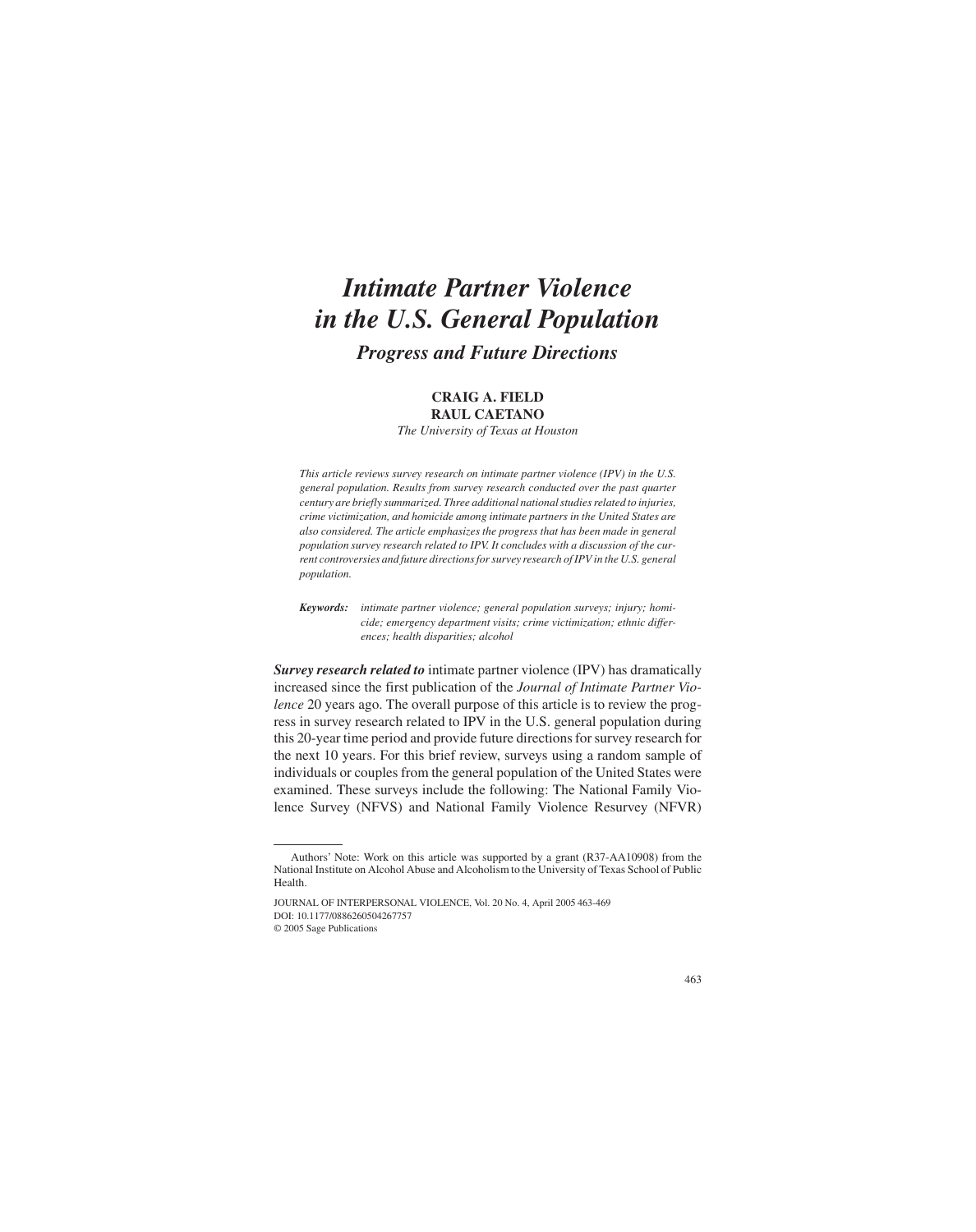conducted by Straus and colleagues in 1975 and 1985, respectively; The National Survey of Families and Households (NSFH) conducted in 1988 and repeated in 1993; The National Violence Against Women Survey (NVAWS) conducted in 1995; and The National Longitudinal Couples Survey (NLCS) conducted in 1995 with a follow-up in 2000 (Caetano, Cunradi, Clark, & Schafer, 2000; Sorenson, Upchurch, & Shen, 1996; Straus & Gelles, 1990a; Tjaden & Thoennes, 2000). In addition, findings from the National Crime Victimization Survey (NCVS), The Study of Injured Victims of Violence (SIVV), and the Federal Bureau of Investigation's Supplemental Homicide Reports (SHR) will be summarized (Paulozzi, Saltzman, Thompson, & Holmgreen, 2001; Rand, 1997; Rennison & Welchans, 2000). Together, these two groups of studies provide an overview of physical assaults and severe violence (e.g., assaults leading to injury or death) among intimate partners in the United States. Survey research and other national data provide a reliable and generalizable method of determining the extent and severity of health problems, such as IPV, in the U.S. general population and make up a fundamental foundation for effective interventions and prevention.

# **INTIMATE PARTNER VIOLENCE IN THE GENERAL POPULATION**

Survey research over the past quarter century reveals that a range of violent behaviors is prevalent among couples in the United States. For example, the NFVS of 1975 and 1985 estimated that nearly one in six couples experienced one or more episodes of IPV (Straus & Gelles, 1990a). More recently, the 1995 NLCS indicated that more than one in five couples in the United States experienced at least one episode of IPV over the past 12 months (Schafer, Caetano, & Clark, 1998).

Although IPV is present among all ethnic groups in the United States, some groups have higher rates than others. For example, the NFVS indicated that rates of male-to-female partner violence (MFPV) and female-to-male partner violence (FMPV) among Blacks were 2 to 2.7 times higher than the rates among Whites (Cazenave & Straus, 1990). Similarly, the NLCS conducted in 1995 indicated that 17% of Hispanics, 23% of Blacks, and 12% of Whites reported an incident of MFPV in the past month and that 15% of Whites, 21% of Hispanics, and 30% of Blacks reported FMPV (Caetano et al., 2000). However, after controlling for sociodemographic factors, history of violence between parents, history of victimization by violence during childhood, drug and alcohol use, and the presence of alcohol problems, the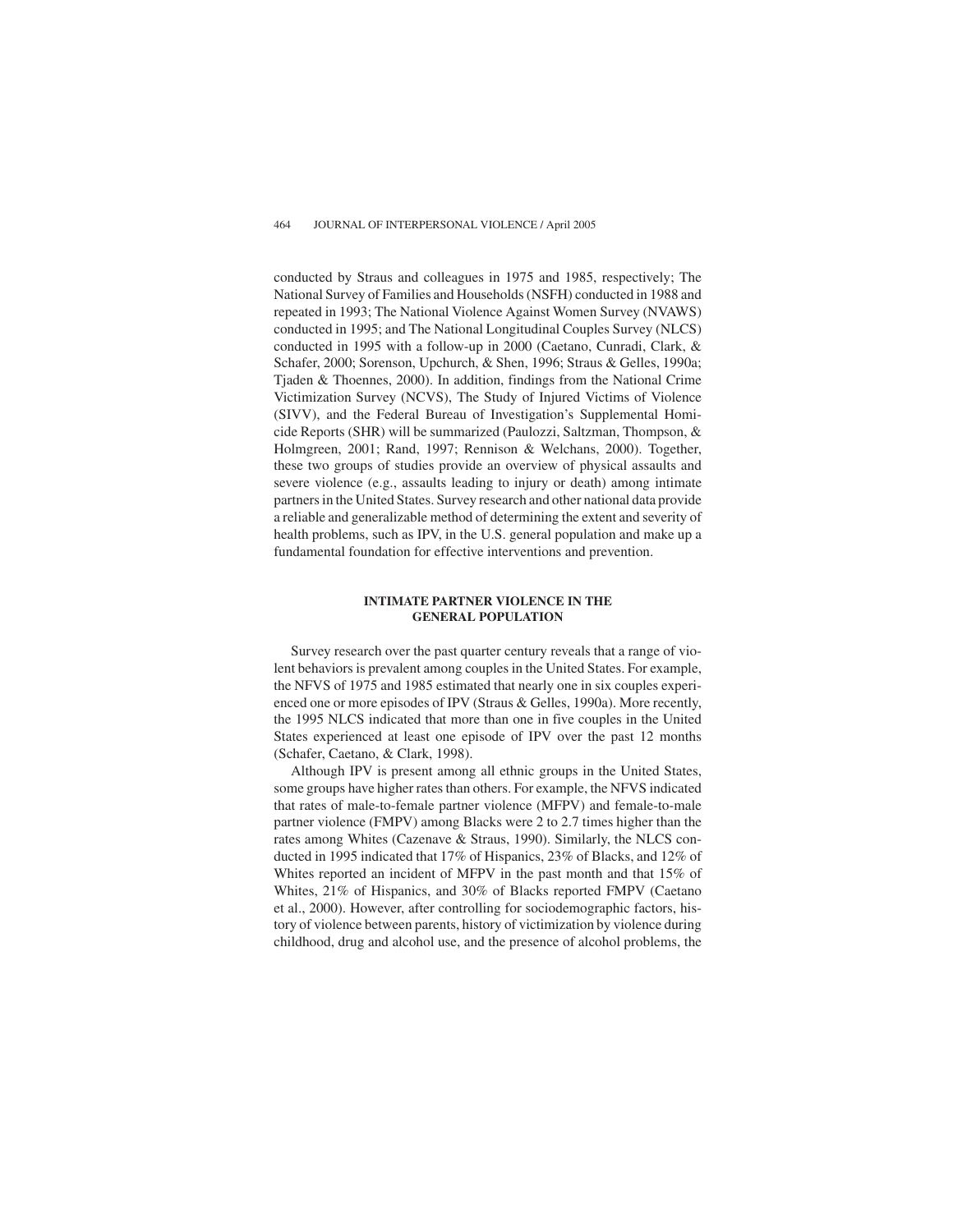authors reported no differences between rates of MFPV or FMPV between Hispanics and Whites. A difference between Blacks and Whites remained significant but only for FMPV. Black couples were almost 2 times more likely than White couples to engage in FMPV. Thus, although IPV is common among all couples in the U.S. general population, ethnic minority groups report higher rates of IPV. However, only Blacks have higher rates of IPV after controlling for other factors of risk commonly associated with IPV.

The most controversial finding from these surveys is the observation that FMPV is as prevalent as MFPV (Caetano et al., 2000; Straus & Gelles, 1990b). The NSFH reported similar rates of FMPV and MFPV (Sorenson et al., 1996). The results from the NSFH survey are similar to results from the NFVS and the follow-up survey, as well as the NLCS, all of which indicated that women are as likely as men to engage in certain forms of physically aggressive behavior with their spouses (Caetano et al., 2000; Sorenson et al., 1996; Straus & Gelles, 1990a). In contrast to other survey findings, the NVAWS found that women were significantly more likely than men to report being victimized by an intimate partner (Tjaden & Thoennes, 2000). Moreover, the survey found that differences between women's and men's rates of physical assault by an intimate partner become greater as the seriousness of the assault increases. The NVAWS finding that women are significantly more likely than men to report being victimized by an intimate partner is similar to findings from the NCVS (Rennison & Welchans, 2000), which have consistently shown that women are at significantly greater risk of crime victimization by an intimate partner. The results from the NVAWS are also comparable to the findings from national studies concerning injuries resulting in emergency department visits (e.g., SIVV) and homicides (e.g., SHR), which have consistently shown that women are at significantly greater risk of IPV resulting in injury or death (Paulozzi et al., 2001; Rand, 1997; Rennison & Welchans, 2000).

In summary, findings from the past 25 years of survey research in the U.S. general population indicate that IPV continues to be a significant public health problem. Based on reports from both members of the couple, approximately 20% of couples in the U.S. general population report IPV. However, significant health disparities exist with regard to the incidence of IPV, with Blacks and Hispanics having a higher rate of IPV than Whites. Furthermore, Blacks are at significantly greater risk of IPV even after controlling for risk factors such as alcohol use, its associated problems, and socioeconomic characteristics (Caetano et al., 2000; Field & Caetano, in press). Although findings from survey research of the U.S. general population indicate that males and females are equally likely to commit less severe forms of spousal vio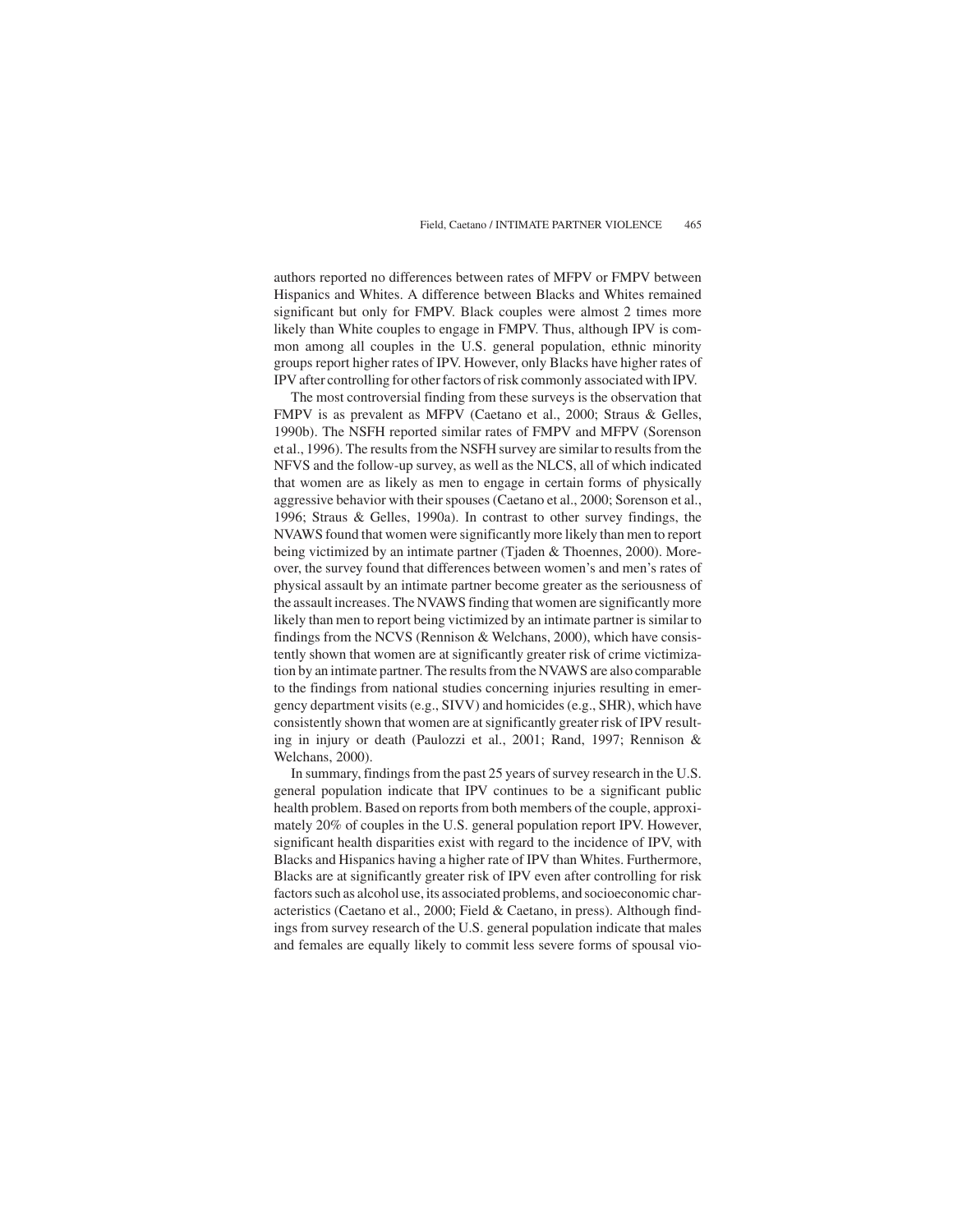lence, women are more likely the victims of more severe forms of physical violence and its consequences, including injury and death. Kimmel (2002) summarizes these findings by noting that studies based on the Conflict Tactics Scale (CTS) find "higher rates of domestic violence, stable levels of severity, and low rates of injury and find it perpetrated equally by women and men" (p. 1341). In contrast, crime victimization surveys typically find that domestic violence is rare, serious, escalates over time, and primarily perpetrated by men. Perhaps, as Frude (1994) concluded, "husbands and wives may be equally aggressive but many more husbands are violent" (p. 153). Conceivably, as Straus (1999) suggested, data concerning crime and injuries may be most useful for designing and evaluating intervention programs designed to treat offenders or help victims. Likewise, data concerning less severe forms of violence may be most useful for prevention programs designed to prevent the occurrence of severe forms of violence. In this manner, survey research concerning IPV is vital to the development of intervention and prevention strategies.

#### **CURRENT CONTROVERSIES**

Although space restrictions limit the ability to review all the issues related to the measurement and prevalence of IPV in the general population, it is worthwhile to note some key issues. Several of the general population surveys discussed herein have relied on the CTS, which is not without limitations (see, for example, DeKeseredy, 2000; Gordon, 2000). Although the issue of gender symmetry observed in rates of less severe forms of spousal violence is not without controversy, a thorough discussion of this issue can be found in Kimmel (2002). In addition, Archer (2000) conducted a metaanalytic review of gender differences in aggression between heterosexual partners. There are also differences of opinion concerning the value of obtaining reports of IPV from both members of the couple (Anderson, 1997; Caetano, Schafer, Field, & Nelson, 2002; Schafer et al., 1998, 2002; Szinovacz & Egley, 1995). For a more thorough discussion of these issues, see Armstrong, Wernke, Medina, and Schafer (2002). Caetano (2004) also addresses many of these issues within the context of the epidemiology of IPV in general population samples in comparison with clinical population samples. Finally, Field and Caetano (2003) review cross-sectional and longitudinal research on ethnic differences related to IPV in the U.S. general population and the role of alcohol use and socioeconomic characteristics.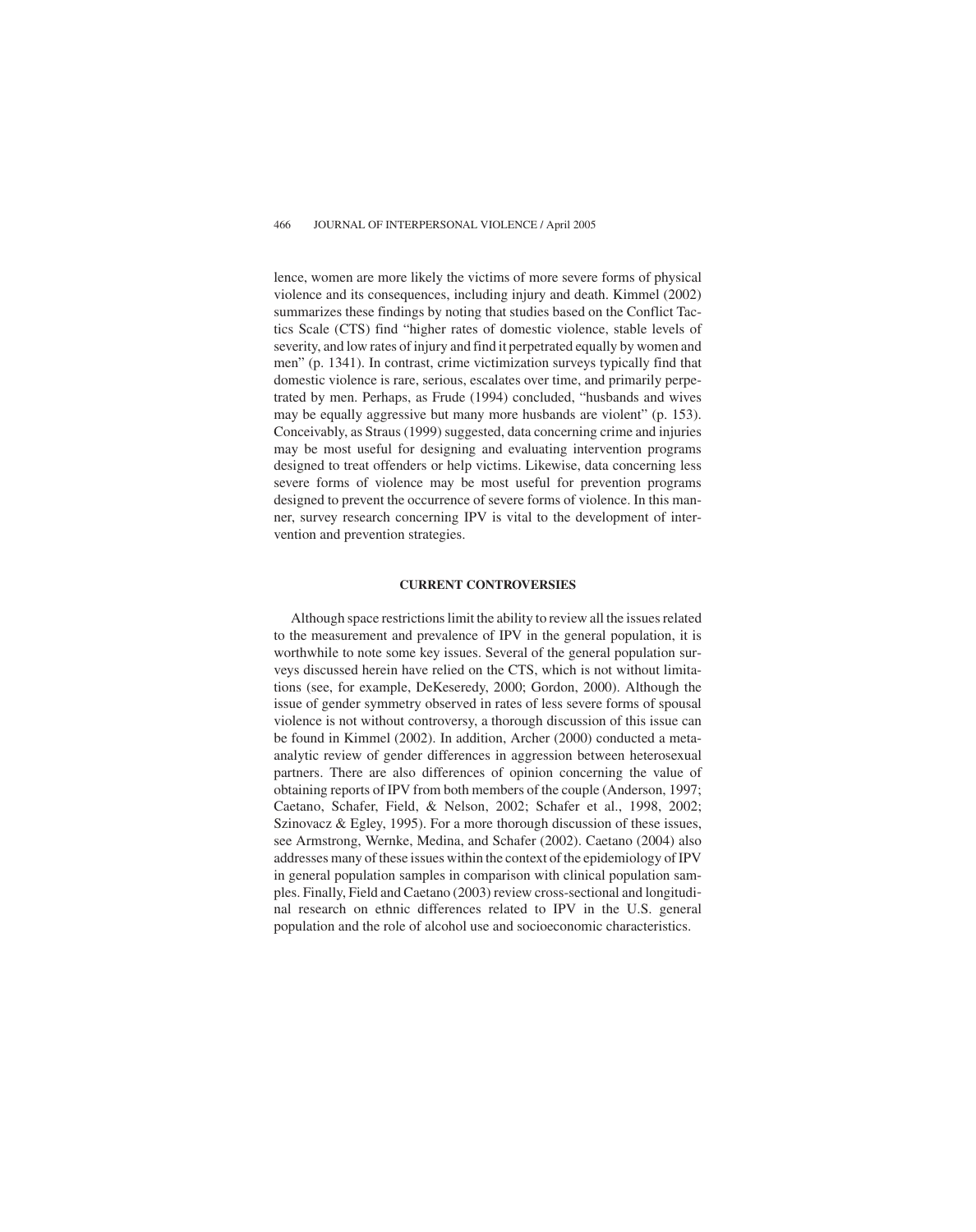## **CONCLUSION**

Since the first publication of *The Journal of Interpersonal Violence*, significant progress has been made in survey research of IPV in the U.S. general population. Numerous general population studies have been conducted since Straus's seminal national survey of IPV in 1975. These studies and their subsequent analyses have become increasingly complex and have advanced our understanding of the phenomenon of IPV in the general population. In this time period, we have moved from establishing base rates and prevalence to determining individual risk factors and ethnic differences. More recently, longitudinal analyses of the risk factors associated with IPV have emerged (Field & Caetano, 2003; Jasinski, 2001). To increase our knowledge of the risk factors associated with the development of IPV, such longitudinal research is needed to establish trends. In addition to general population surveys, national studies related to crime victimization, injuries, and homicides have also become available. Together, these two groups of studies provide a fairly comprehensive picture of the wide spectrum of violent and aggressive acts that occur among intimate partners in the general population and demonstrate that significant progress has been made in our efforts to understand IPV from a public health perspective.

Survey research provides a reliable and generalizable method of determining the extent and severity of health problems such as IPV in the U.S. general population and represents a fundamental foundation for effective treatment and intervention. National surveys and other procedures to collect national-level data provide evidence of the prevalence and consequences of IPV in the United States. Information presented in this review provides important epidemiological data concerning IPV and can help inform policy and intervention directed at reducing the effect of IPV. Survey research provides critical epidemiological information for understanding the prevalence and incidence of health problems in the general population. General population data help provide a broad overview of any particular health problem and its effect. Furthermore, they help us understand the associated risk factors and health disparities (see Field & Caetano, in press). Data concerning crime and injuries may be most useful for designing and evaluating intervention programs designed to treat offenders or help victims. In contrast, data concerning less severe forms of violence may be most useful for prevention programs designed to prevent the development of more severe forms of violence such as injury and death. Thus, general population data concerning IPV inform both primary prevention efforts, such as formulating policies and pro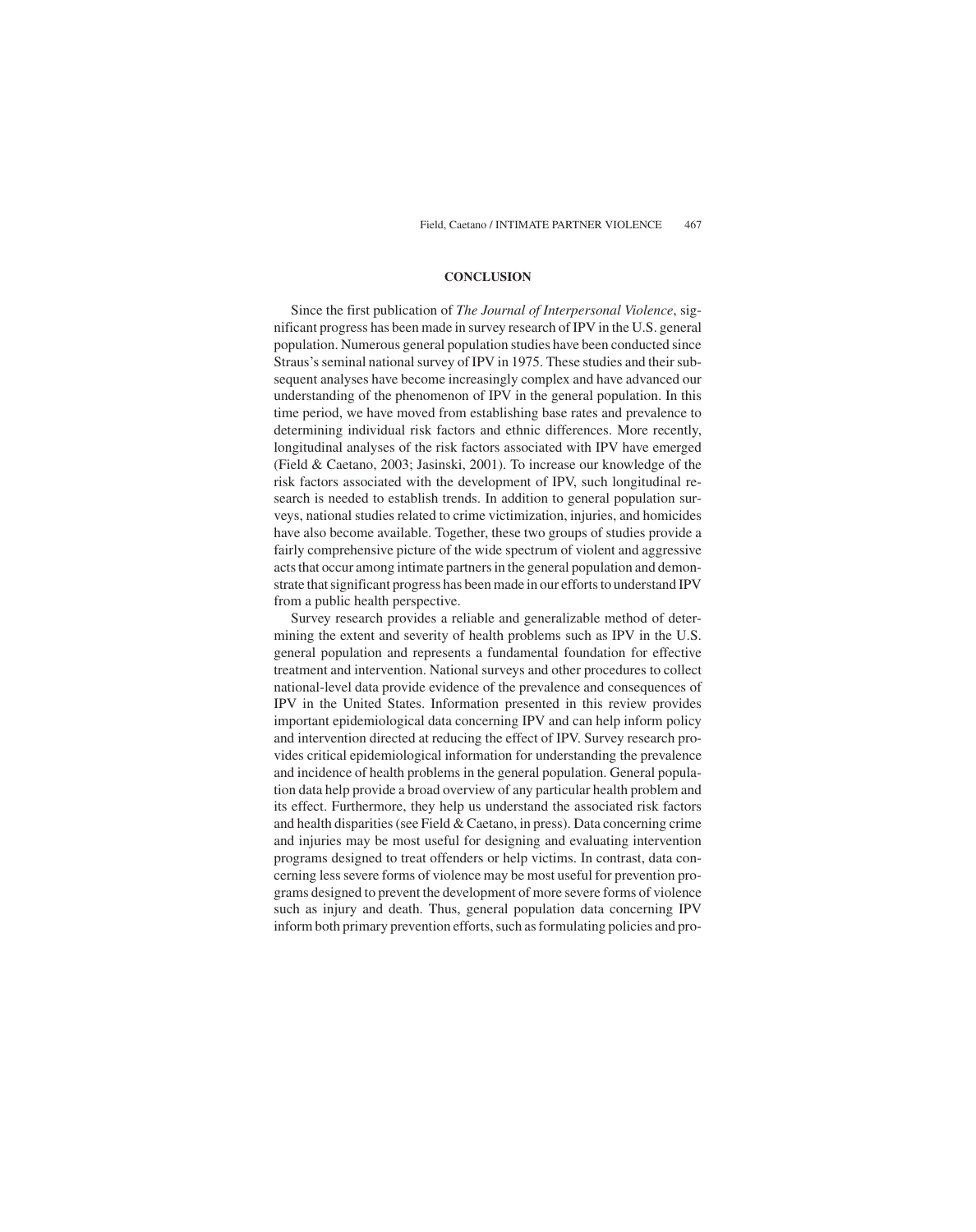cedures likely to prevent IPV, as well as secondary and tertiary intervention efforts to ameliorate its consequences when it does occur.

### **REFERENCES**

- Anderson, K. L. (1997). Gender status, and domestic violence: An integration of feminist and family violence approaches. *Journal of Marriage and the Family*, *59*, 655-669.
- Archer, J. (2000). Sex differences in aggression between heterosexual partners: A meta-analytic review. *Psychological Bulletin*, *126*(5), 651-680.
- Armstrong, T. G., Wernke, J. Y., Medina, K. L., & Schafer, J. (2002). Do partners agree about the occurrence of intimate partner violence?: A review of the current literature. *Trauma, Violence, & Abuse*, *3*(3), 181-193.
- Caetano, R. (2004). *The epidemiology of intimate partner violence in institutional and general population samples*. Manuscript submitted for publication.
- Caetano, R., Cunradi, C. B., Clark, C. L., & Schafer, J. (2000). Intimate partner violence and drinking patterns among White, Black and Hispanic couples in the U.S. *Journal of Substance Abuse*, *11*, 123-138.
- Caetano, R., Schafer, J., Field, C., & Nelson, S. (2002). Agreement on reports of intimate partner violence among White, Black, and Hispanic couples in the U.S. *Journal of Interpersonal Violence*, *17*(12), 1308-1322.
- Cazenave, N. A., & Straus, M. A. (1990). Race, class network embeddedness, and family violence: A search for potent support systems. In M. A. Straus & R. J. Gelles (Eds.). *Physical violence in American families: Risk factors and adaptations to violence in 8,145 families* (pp. 321-335). New Brunswick, NJ: Transaction.
- DeKeseredy, W. S. (2000). Current controversies on defining nonlethal violence against women in intimate heterosexual relationships: Empirical implications. *Violence Against Women*, *6*(7), 728-746.
- Field, C. A., & Caetano, R. (2003). Longitudinal model predicting partner violence among White, Black and Hispanic couples in the United States. *Alcoholism: Clinical and Experimental Research*, *27*(9), 1451-1458.
- Field, C. A., & Caetano, R. (in press). Intimate partner violence in the United States general population: Ethnic differences and the role of alcohol and socioeconomic characteristics. *Journal of Trauma, Violence and Abuse: A Review Journal*.
- Frude, N. (1994). Marital violence: An interactional perspective. In J. Archer (Ed.), *Male violence* (pp. 153-169). Boston: Routledge Kegan Paul.
- Gordon, M. (2000). Definitional issues in violence against women: Surveillance and research from a violence research perspective. *Violence Against Women*, *6*(7), 747-783.
- Jasinski, J. L. (2001). Physical violence among Anglo, African American, and Hispanic couples: Ethnic differences in persistence and cessation. *Violence and Victims*, *16*(5), 479-490.
- Kimmel, M. (2002). "Gender symmetry" in domestic violence. *Violence Against Women*, *8*(11), 1332-1363.
- Paulozzi, L. J., Saltzman, L. E., Thompson, M. P., & Holmgreen, P. (2001, October 12). Surveillance for homicide among intimate partners—United States, 1981-1998. *CDC Surveillance Summaries*, *50*(No. SS-3), 1-15.